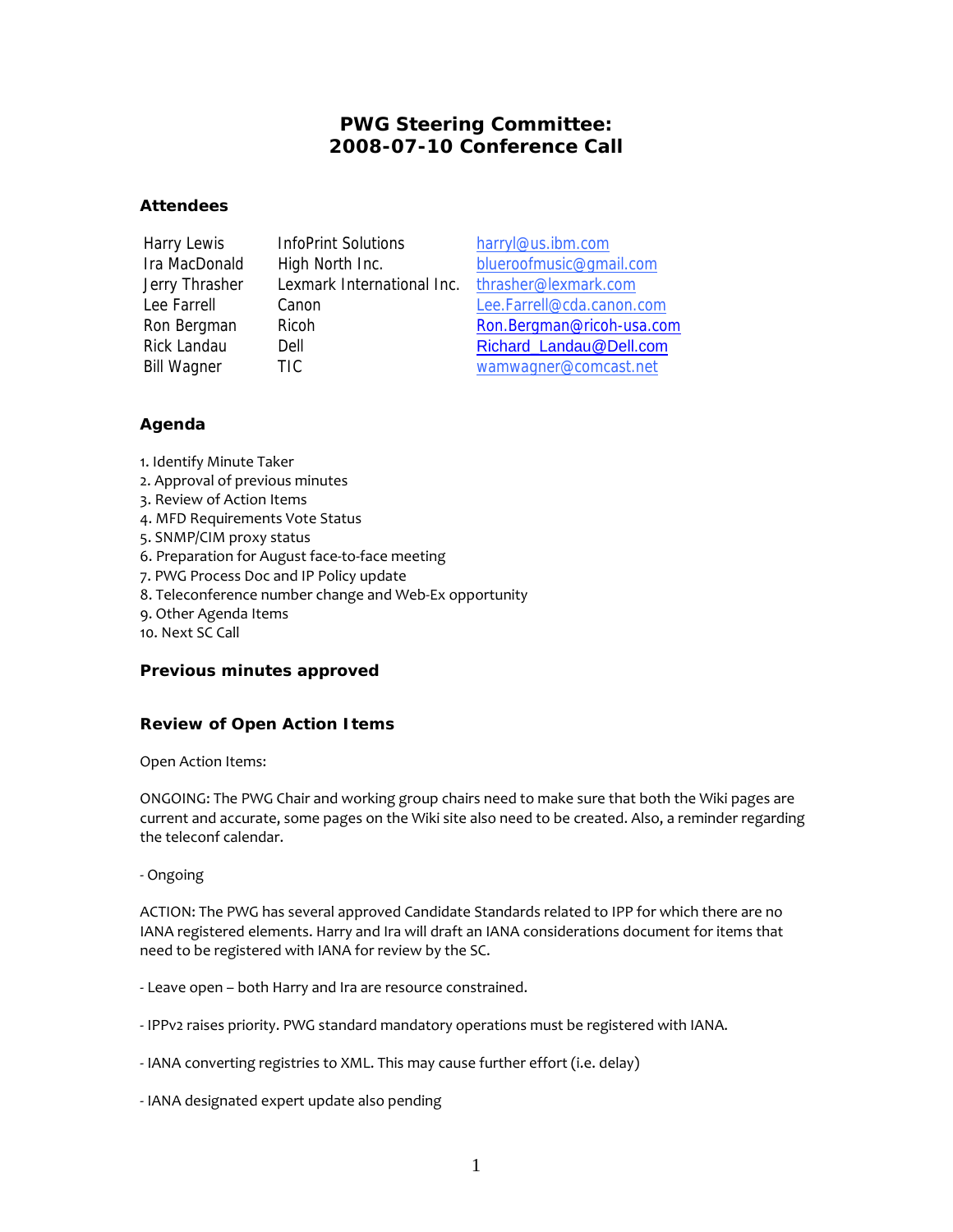ACTION: Ira will send examples showing use of Printer MIB Interpreter Language TC and MIME types for use in 1284ID strings. (pending IANA expert list revision )

ACTION: Harry will forward the prtChannelType proposal to IANA. (pending IANA expert list revision)

ACTION: Jerry will contact the ISTO about ordering of disk drives after getting documented signoff from the other officers.

- Jerry timing his request with onboarding of a stable sysAdmin

ACTION: PWG Secretary to re-announce and publish the final Imaging State and Counter MIB v2 Candidate Standard. (Completed but needs to be corrected to refer to the candidates directory)

ACTION: Jerry to re-ping IANA Apps director regarding experts list

ACTION: Jerry will ask ISTO for copy of look for current Participation Agreement with ISTO

ACTION: Jerry will prepare new process/membership docs for review by SC

ACTION: Harry will draft a proposal for new membership levels (new membership levels need to be defined in an update of the Process document)

ACTION: Jerry waiting response from Microsoft regarding use restrictions of the WS-Scan contribution.

### **MFD Requirements Vote Status**

Vote ends on July 11. Will need to publish in pub/pwg/informational directory.

### **SNMP/CIM proxy BOF status**

Clarification that Windows will only provide a low level command-line management interface using CIM, not a full fledged client application. Some people may have thought that by the PWG providing a CIM proxy that a friendly, usable management app would "appear". Meeting next Monday to discuss further. Harry contact IBM to see if they are interested in being sponsors. Someone talk to Microsoft to see if they might be interested in sponsoring a CIM provider.

## **August F2F and Future Meeting Planning**

Wed: IDS Thu am: WIMS Thu late am: Plenary Thu pm: MFD Fri am: PWG Process & IPR Fri late am: IPPv2 Fri pm: MFD